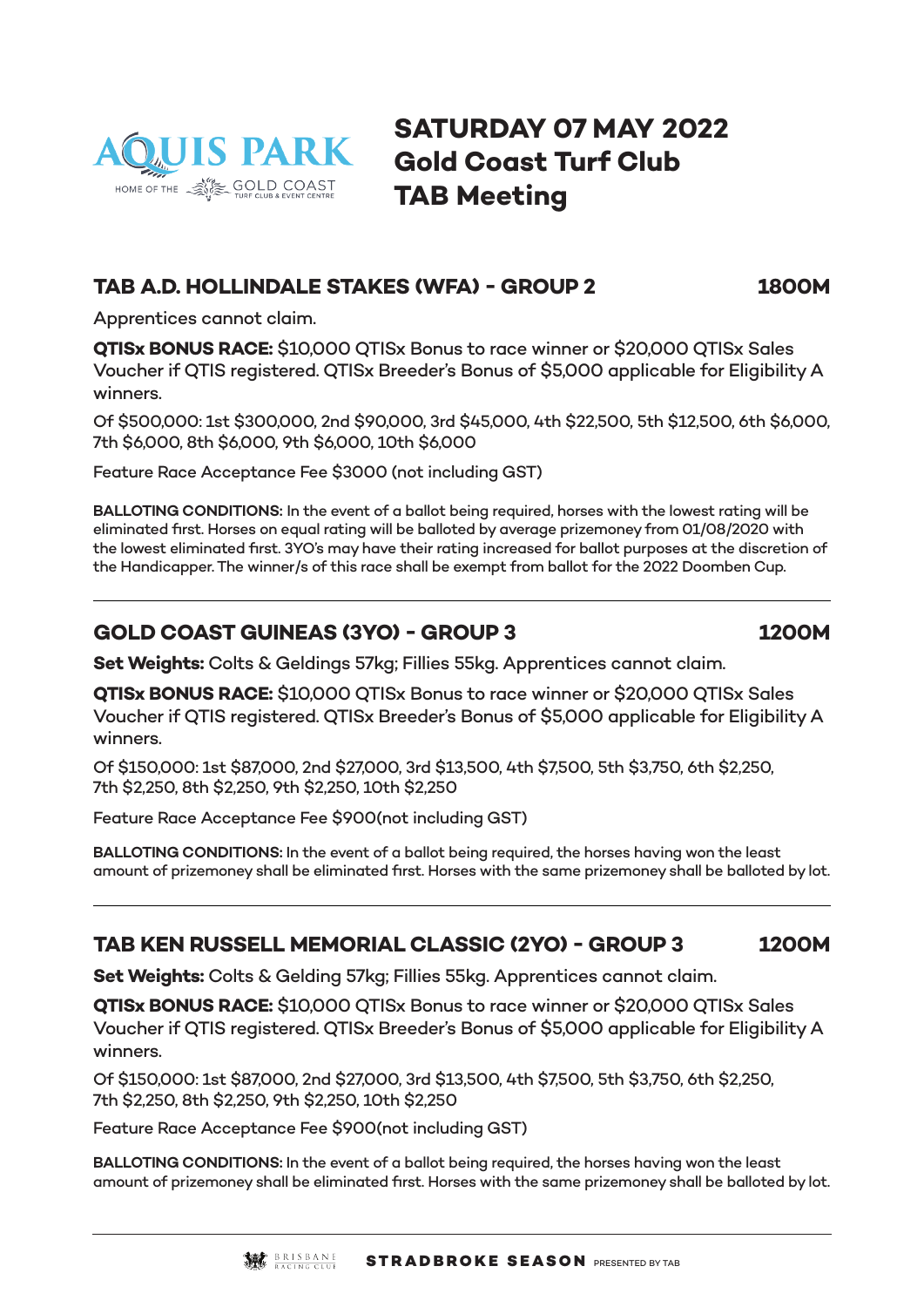### **THE BRACELET (3YO FILLIES) - LISTED 1800M**

**Set Weights:** 56.5kg. Apprentices cannot claim.

**QTISx BONUS RACE:** \$10,000 QTISx Bonus to race winner or \$20,000 QTISx Sales Voucher if QTIS registered. QTISx Breeder's Bonus of \$5,000 applicable for Eligibility A winners.

Of \$150,000: 1st \$87,000, 2nd \$27,000, 3rd \$13,500, 4th \$7,500, 5th \$3,750, 6th \$2,250, 7th \$2,250, 8th \$2,250, 9th \$2,250, 10th \$2,250

Feature Race Acceptance Fee \$900(not including GST)

**BALLOTING CONDITIONS:** In the event of a ballot being required, the horses having won the least amount of prizemoney shall be eliminated first. Horses with the same prizemoney shall be balloted by lot.

### **SILK STOCKING (FILLIES & MARES) - LISTED 1400M**

Max Hcp Wgt 61kg; Min Hcp Wgt 54kg. Apprentices cannot claim.

**QTISx BONUS RACE:** \$20,000 QTISx Cash Bonus to race winner (no voucher option) if QTIS registered. QTISx Breeder's Bonus of \$5,000 applicable for Eligibility A winners.

Of \$150,000: 1st \$87,000, 2nd \$27,000, 3rd \$13,500, 4th \$7,500, 5th \$3,750, 6th \$2,250, 7th \$2,250, 8th \$2,250, 9th \$2,250, 10th \$2,250

**Quality Handicap:** Max Hcp Wgt 61kg; Min Hcp Wgt 54kg. Apprentices cannot claim. **QTISx BONUS RACE:** \$10,000 QTISx Bonus to race winner or \$20,000 QTISx Sales Voucher if QTIS registered. QTISx Breeder's Bonus of \$5,000 applicable for Eligibility A

Of \$130,000: 1st \$75,400, 2nd \$23,400, 3rd \$11,700, 4th \$6,500, 5th \$3,250, 6th \$1,950,

Feature Race Acceptance Fee \$900(not including GST)

### **ATC CUP - LISTED 1200M**

winners.

**Registered Name:** Prime Ministers Cup

7th \$1,950, 8th \$1,950, 9th \$1,950, 10th \$1,950

Feature Race Acceptance Fee \$780(not including GST)

**STRADBROKE SEASON** PRESENTED BY TAB **RACING CLUB** 

## **GOLD COAST CUP 2400M**

**Quality Handicap:** Max Hcp Wgt 61kg; Min Hcp Wgt 54kg. Apprentices cannot claim.

Of \$125,000: 1st \$72,500, 2nd \$22,500, 3rd \$11,250, 4th \$6,250, 5th \$3,125, 6th \$1,875, 7th \$1,875, 8th \$1,875, 9th \$1,875, 10th \$1,875

Feature Race Acceptance Fee \$750 (not including GST)